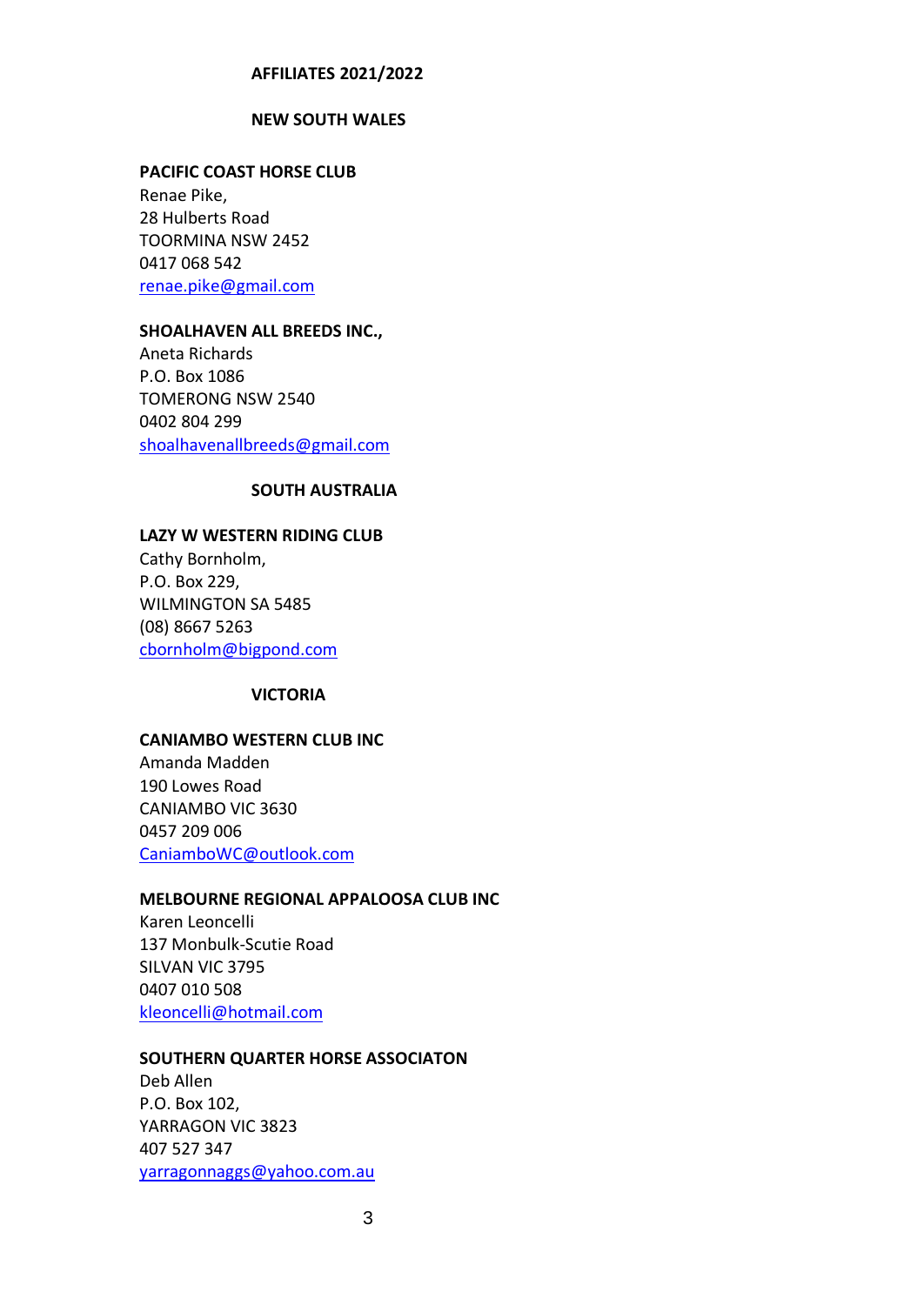## **VICTORIA Continued**

**SHEPPARTON WESTERN HORSE CLUB INC** Yzabel Barnard 81 Paynes Lane LANCASTER VIC 3620 0403 120 249 [sheppartonwhc@outlook.com](mailto:sheppartonwhc@outlook.com)

### **QUEENSLAND**

# **BURDEKIN PERFORMANCE HORSE CLUB INC.**

Kelly Greaves 344 Drynie Road BRANDON QLD 4808 0459 100 847 [Kelly.greaves@ayr.rh.com.au](mailto:Kelly.greaves@ayr.rh.com.au)

# **GLADSTONE HORSE PERFORMANCE CLUB INC**

Rebekah McDermott 137 Pony Club Road SOUTH TREES QLD 4680 0488 995 900 [ghpc10@hotmail.com](mailto:ghpc10@hotmail.com)

#### **GLENDEN HORSE AND PONY CLUB**

Sharonmaree Champion P.O. Box 72 GLENDEN QLD 4743 0417 351 195 [Champ01@bigpond.net.au](mailto:Champ01@bigpond.net.au)

# **LAIDLEY WALLOON QUARTER HORSE AND PERFORMANCE ASSOCIATION INC.**

Julie Ann Curry 16 Lewis Court LOCKYER WATERS QLD 4311 0427 484 926 [Wildhorses13@bigpond.com](mailto:Wildhorses13@bigpond.com)

## **MAGNETIC COAST WESTERN PERFORMANCE**

Jennifer Elliott **CLUB INC** 93 Bluewater Drive BLUEWATER QLD 4818 0408 763 091 [mcwpc@outlook.com](mailto:kleoncelli@hotmail.com)